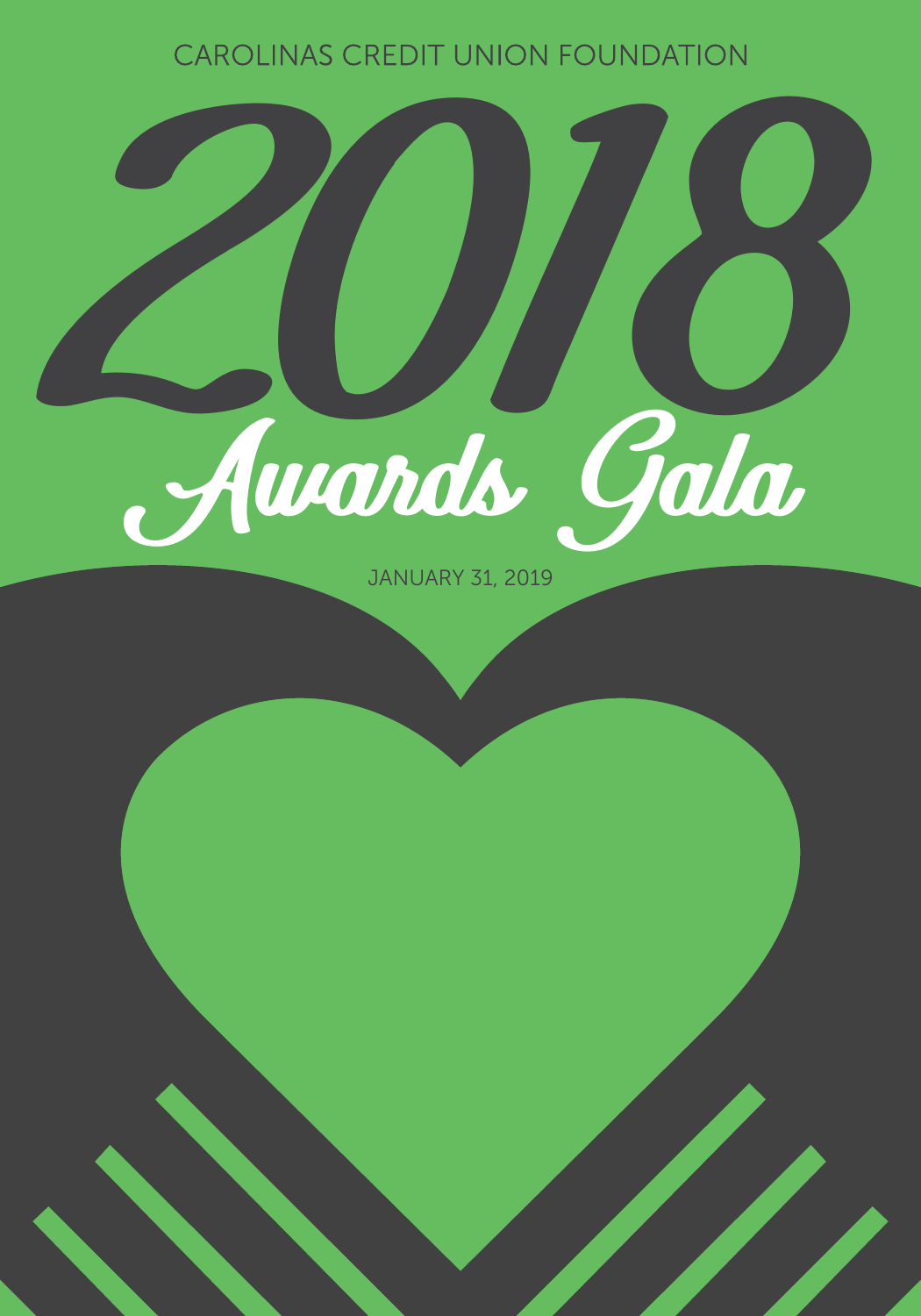PRESENTED BY





## PREMIER SPONSORS











TABLE SPONSORS



## EMCEE

Creighton Blackell, CUDE Vice President, Corporate Affairs and Community Engagement Coastal Credit Union



5:30pm-7:00pm

COCKTAIL RECEPTION

7:00pm-7:45pm

PLATED DINNER SERVICE

7:45pm

AWARDS PRESENTATION AND ENTERTAINMENT



Jonathan Byrd is a preacher's son, a Gulf War veteran, and an award-winning songwriter from Chapel Hill, North Carolina, known for literary, outsider songs that have become Americana favorites. Byrd is a fan and friend of Guitarists for Good, a non-profit founded by Local Government FCU Events Manager Sandy Green. Guitarists for Good shares the love of music by giving the gift of guitars to places serving the temporarily homeless in our communities. The healing power of music offers peace of mind, the ability to cope with struggles and comfort during a shelter stay.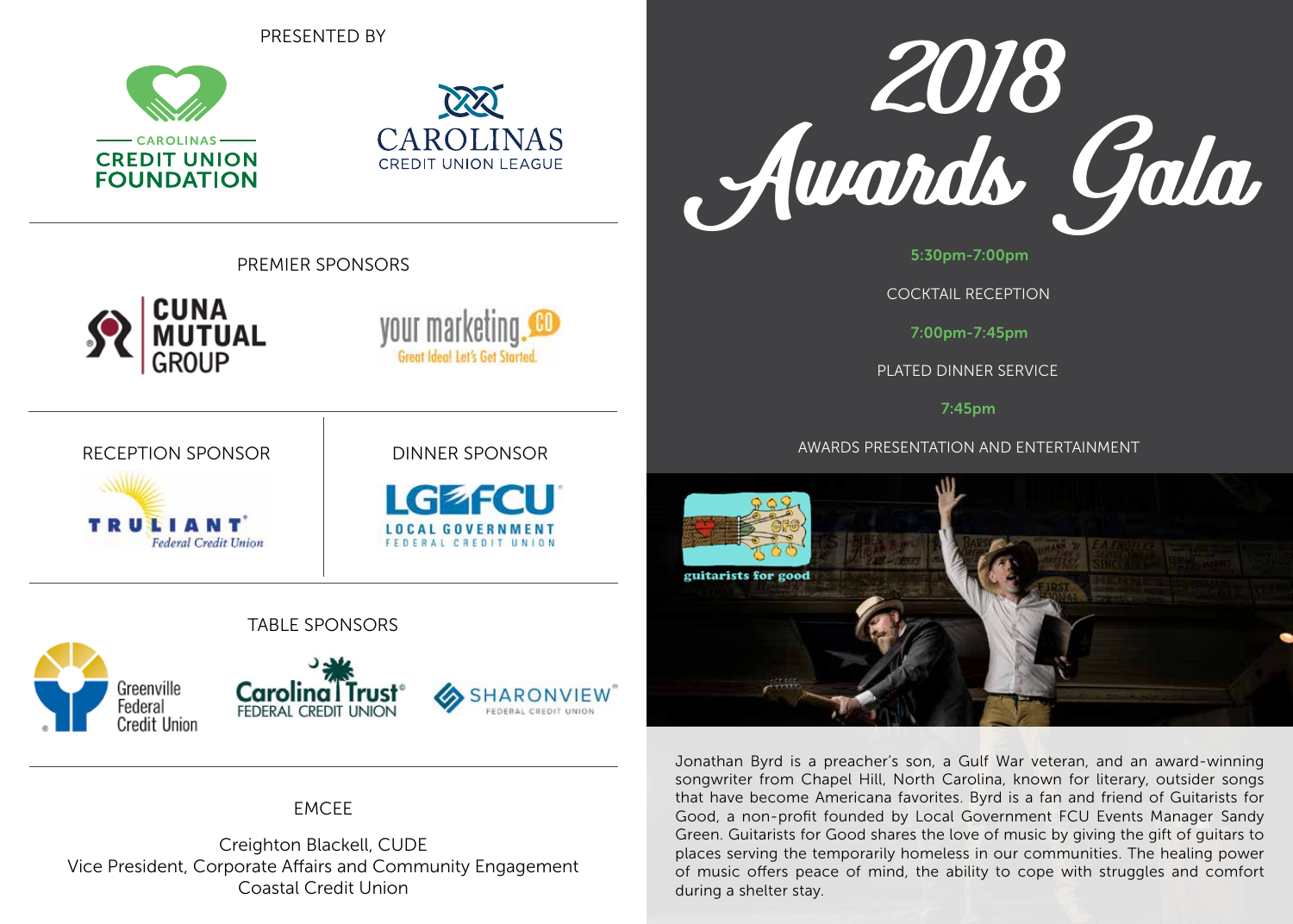



## LIFETIME ACHIEVEMENT AWARD

MARC SCHAEFER Truliant FCU CEO

Recognized for his imprint on advocacy, creation of Truliant's culture and dedication for the community and as a steadfast champion of the credit union movement.

## PARTNER IN PHILANTHROPY AWARD

ROBERT HARRIS Health Facilities FCU CEO

Recognized for his fundraising efforts for the City of Florence Police Benevolence Fund.

## PARTNER IN PHILANTHROPY AWARD

UPSTATE CHARITABLE GIVING COMMITTEE

Recognized for its completion of a \$150,000 fundraising pledge to the Greenville Children's Hospital.

INDIVIDUAL ACHIEVEMENT AWARD CATHY PACE | Allegacy FCU, President/CEO

LIFETIME ACHIEVEMENT AWARD DORINDA EDWARDS | American Partners CU, President/CEO

LIFETIME ACHIEVEMENT AWARD JOHN RADEBAUGH | Carolinas Credit Union League, President/CEO

LIFETIME VOLUNTEER ACHIEVEMENT AWARD MARIA SCANGA | Latino Community CU, Board Chair

## INDIVIDUAL ACHIEVEMENT AWARD

MARK CURRAN | Lion's Share FCU, President/CEO

LIFETIME ACHIEVEMENT AWARD JERRY MILLER | Carolina Trust FCU, President/CEO

LIFETIME VOLUNTEER ACHIEVEMENT AWARD JOAN NELSON | Coastal CU, Volunteer/Board Chair

PARTNER IN PHILANTHROPY AWARD CREATIVE BUILDERS, INC.

INDIVIDUAL ACHIEVEMENT AWARD GENICE DECORTE | Healthshare CU, President/CEO LIFETIME ACHIEVEMENT AWARD GLENN KIRK | Summit CU, Board of Directors/Treasurer/Trustee PARTNER IN PHILANTHROPY

YOUR MARKETING CO.

2016

2017

2015

2014

## INDIVIDUAL ACHIEVEMENT AWARD

DAVID BREHMER | First Carolina Corporate CU, President/CEO

INDIVIDUAL VOLUNTEER ACHIEVEMENT AWARD TRAVIS WALTERS | SPC CU, Board Chairman

LIFETIME ACHIEVEMENT AWARD JOHN CARLSON | Sharonview FCU, President/CEO

LIFETIME VOLUNTEER ACHIEVEMENT AWARD GEORGE PRICE | Piedmont Advantage CU, Board Member

PARTNER IN PHILANTHROPY AWARD CUNA MUTUAL GROUP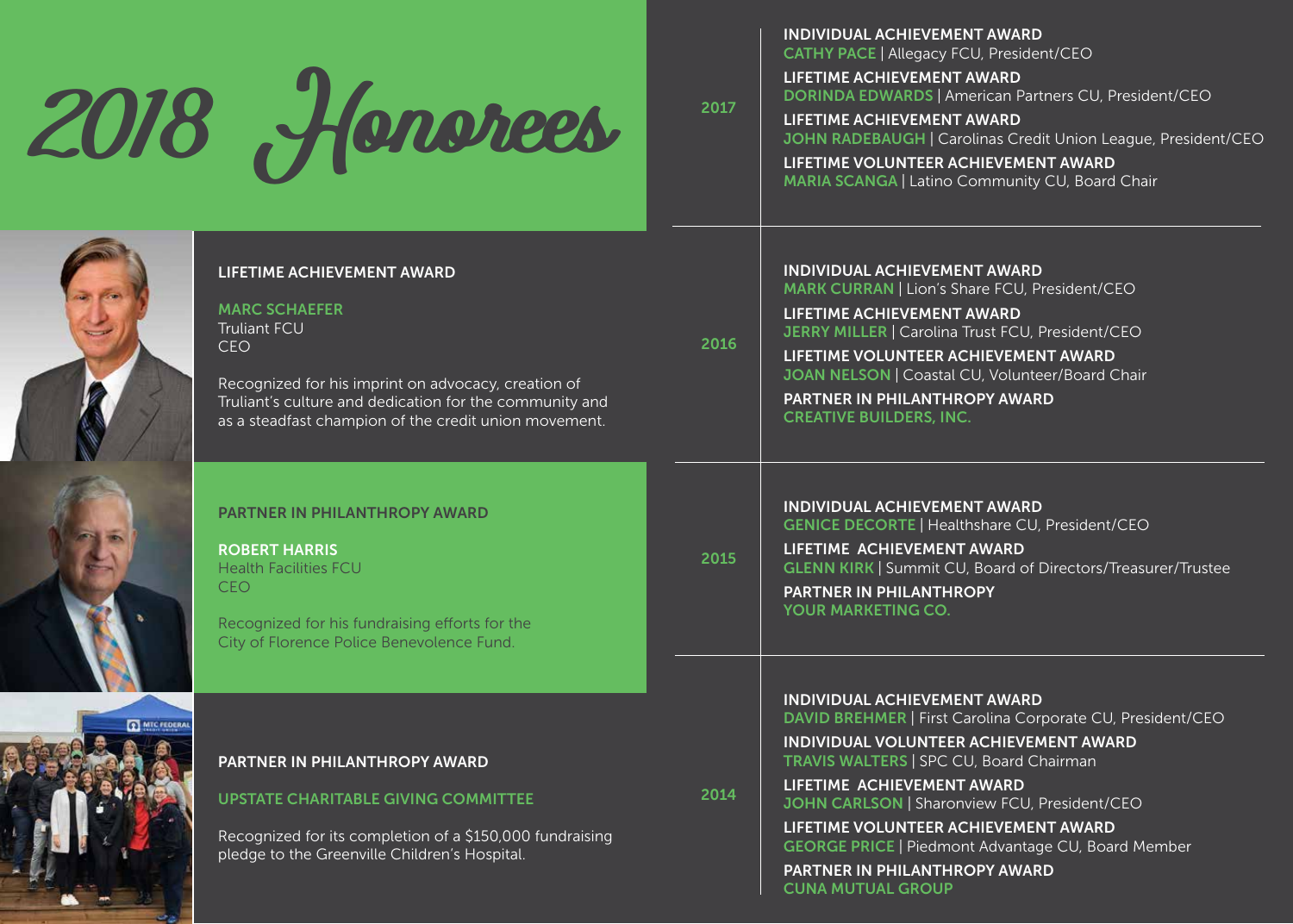

The Desjardins award program was created to recognize leadership within the credit union movement on behalf of financial literacy for all ages. Named after credit union pioneer Alphonse Desjardins, the program emphasizes the movement's longtime commitment to youth and personal financial education.

## ADULT FINANCIAL EDUCATION AWARD \$50 MILLION-\$250 MILLION IN ASSETS



## FIRST PLACE CAROLINA FOOTHILLS FCU

In collaboration with Habitat for Humanity of Spartanburg, Carolina Foothills' 16 FiCEP Certified Credit Union Financial Counselors worked one-on-one with new members referred by Habitat for Humanity to gain control of their money, curb needless spending habits, increase their credit scores, decrease debt-to-income ratios, and save for their dreams.

## ADULT FINANCIAL EDUCATION AWARD \$250 MILLION-\$1 BILLION IN ASSETS



## FIRST PLACE FAMILY TRUST FCU

Family Trust teamed up with the City of Rock Hill and local television station CN2 to provide free financial education to all citizens through "Money Matters" workshops. Attendees were provided handouts and take-home information on the session topics of budgeting, credit score and debt consolidation, auto and mortgage buying basics, and how to save for retirement.

## SECOND PLACE PALMETTO CITIZENS FCU



Palmetto Citizens partnered with WACH FOX 57 to create monthly, two-minute videos to provide South Carolina citizens with basic money management and financial planning tools in a news segment called "MoneyWACH." In its 8th consecutive season, MoneyWACH reaches approximately 500,000 people across the Columbia market.

## Carolina I Trust **FEDERAL CREDIT UNION**

CAROLINA FOOTHILLS **FEDERAL CREDIT UNION** 

## YOUTH FINANCIAL EDUCATION AWARD \$50 MILLION-\$250 MILLION IN ASSETS

## FIRST PLACE CAROLINA FOOTHILLS FCU

Carolina Foothills created a reality simulation that addresses elementary school children's need for the basics of budgeting in age-appropriate terms and conditions. "My First Budget," which was created for an event with a local church and the United Way, is now used in the two elementary school branches of Carolina Foothills and serves children from lowincome families.

## SECOND PLACE

## CAROLINA TRUST FCU

Carolina Trust places youth financial education as a high priority and is working with local youth to develop healthy savings habits that could last a lifetime. Opportunities identified by Carolina Trust include: building community relationships by attending local events; partnering with the schools for in-school banking; savings contests, career days and financial education presentations; and growing its relationship with the local university, Coastal Carolina University.

## YOUTH FINANCIAL EDUCATION AWARD \$250 MILLION-\$1 BILLION IN ASSETS

## FIRST PLACE PALMETTO CITIZENS FCU

For the third consecutive year, Palmetto Citizens held a Reality of Money simulation at its annual Teens & Money Workshop. Participants were given real-life scenarios to teach them about the impact that financial choices will have on their budgets and lifestyles as they enter adulthood.

## YOUTH FINANCIAL EDUCATION AWARD MORE THAN \$1 BILLION IN ASSETS

## FIRST PLACE

## TRULIANT FCU

To celebrate the milestone of reaching 200,000 memberowners in 2016, Truliant made a commitment to provide \$200,000 over the next five years to area teachers who wish to teach financial education. Grant applicants are selected for public voting to determine grant winners. In 2017, Truliant awarded \$40,750 to nine schools, most of which were Title I schools in low socioeconomic areas.



**PALMETTOCITIZENS KAL CREDIT UNIL** 

ACHIEVE WILLIE POTENTIAL!

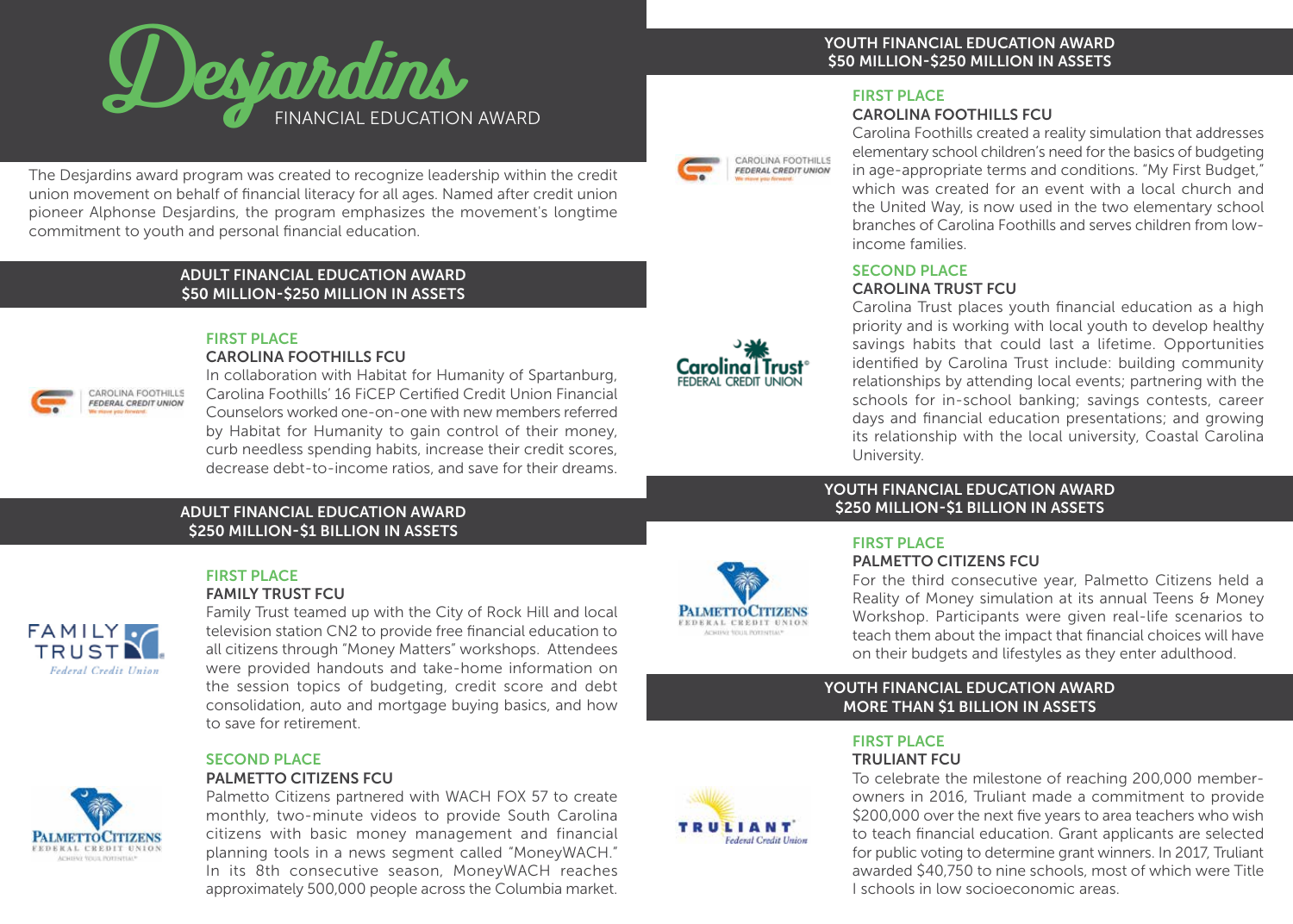

The Dora Maxwell Social Responsibility Community Service Award is given to a credit union for its external social responsibility projects within the community.

## \$50 MILLION-\$250 MILLION IN ASSETS

## FIRST PLACE CAROLINA TRUST FCU



In collaboration with a local news station and law enforcement, Carolina Trust led an anti-bullying community campaign with 21 local schools. Fifth-grade students were provided resources on bullying prevention, its effects, and how to report it, and were asked to take an anti-bullying pledge. More than 2,600 students participated in the *I'm A Buddy, Not A Bully* pledge in the campaign's first year, and plans are underway for continued growth.

## SECOND PLACE CAROLINA FOOTHILLS FCU

ROLINA FOOTHILLS **EDERAL CREDIT UNION** 

Under a new policy driven by the CEO to enhance the credit union's community giving impact, employees of Carolina Foothills are provided with paid time off for volunteer activities at local charitable organizations. Charities selected were The Boys and Girls Club, Hope Center for Children, Habitat for Humanity, and The Salvation Army Soup Kitchen.

## \$250 MILLION-\$1 BILLION IN ASSETS





At every level, Piedmont Advantage embraced the Carolinas Credit Union Foundation's fundraising project for Victory Junction's Reach Program, and raised more than \$42,000 over a four-year period. From the executive team, board of directors, and individual staff members who made monetary donations, to branches and internal departments that held fundraising events and invited friends and family, Piedmont Advantage's social responsibility mission is embedded in its culture and embraced through enthusiastic engagement with its global membership.



## SECOND PLACE PALMETTO CITIZENS FCU

During the month of October, Breast Cancer Awareness Month, Palmetto Citizens collected donations for two local breast cancer centers. With so many donations from members and staff, Palmetto Citizens proudly presented checks for over \$10,000 each to both the Palmetto Health and Lexington Medical Center Foundations.

## MORE THAN \$1 BILLION IN ASSETS

### FIRST PLACE TRULIANT FCU

On April 15, 2018, a tornado swept through eastern Guilford County, cutting miles of damage in a low socioeconomic area and damaging three elementary schools. Truliant worked quickly with a local TV station to purchase needed supplies and deliver them to church relief centers. A \$10,000 Truliant donation to the Guilford County Schools Classroom Relief Fund provided financial assistance for rebuilding the damaged schools and purchasing new supplies for relocated classrooms.

## SECOND PLACE

## LOCAL GOVERNMENT FCU

LGFCU's partnership with the North Carolina Association of County Commissioners includes the Excellence in Innovation Awards, which recognizes valuable work such as improving an internal department process or enhancing community-wide deliverable services. The most significant impact is not the recognition, but the sharing of innovative ideas, methods, and programs as well as replication of successful initiatives on a statewide basis.



The Louise Herring Philosophy-in-Action Member Service Award is given to a credit union for its practical application of credit union philosophy within the actual operation of the credit union. It is awarded for internal programs and services that benefit membership.



GZECU

**LOCAL GOVERNMENT**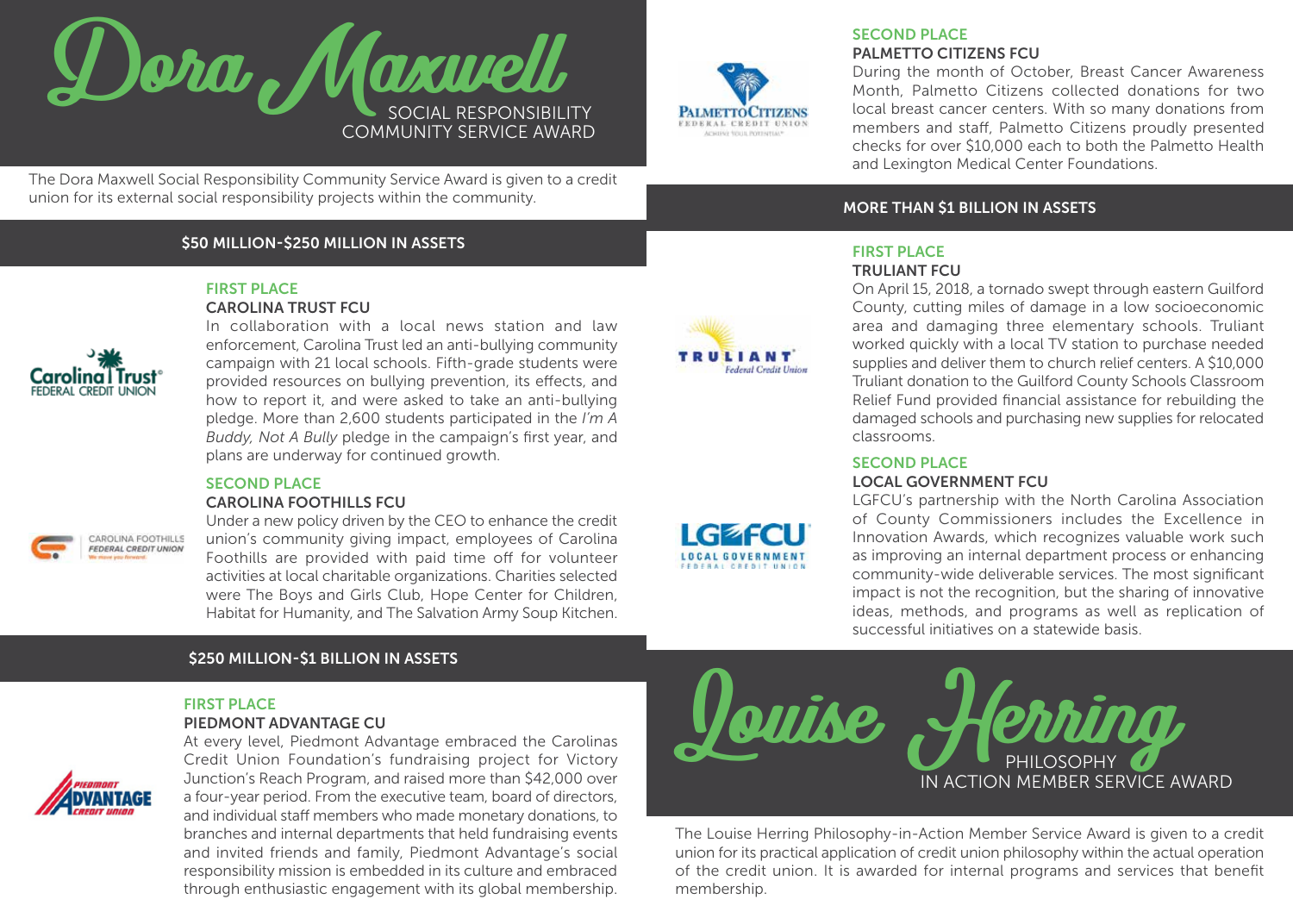# A Special Message from the President





Born of requests from desperate parents to help their children break the cycle of poverty and save for their educational future, Carolina Foothills opened an elementary-school branch of the credit union that would allow weekly deposits of any amount into a child's savings account. The Carolina Foothills Campus Branch at Meeting Street Academy now has 176 new members (91% penetration at Meeting Street Academy) and \$32,804.37 on deposit as a group for an average of \$187 per child. The success with elementary school savers has led to the opening of a second branch at another Title I school.

## SECOND PLACE

FIRST PLACE

## CAROLINA TRUST FCU



Carolina Trust implemented the First-Time Homebuyer Mortgage Program in December 2017. While homeownership is now more affordable to members, given no income requirements and no PMI with as little as 3% down, Carolina Trust wanted members to understand the financial commitment by incorporating a financial education component as part of the loan qualifications. Through integrated effort among frontline staff and the mortgage loan department, potential borrowers can now consider the responsibilities and realities of homeownership so they better understand if it is the right time and fit for them.

## \$250 MILLION-\$1 BILLION IN ASSETS

PALMETTO CITIZENS FCU



During the month of April, staff participated in "Financial Literacy Month Quizzes" to earn prizes for demonstrating knowledge of basic financial practices. Palmetto Citizens has developed education modules for newly-hired staff, implemented credit counseling education requirements for certain positions, and conducts secret shopper and quality loop surveys. The primary purpose of these activities is to promote staff discovery of members' true needs and ultimately help them achieve their financial objectives.



Thank you for your commitment to the Carolinas Credit Union Foundation through its 26 years of service. We are honored to serve as your partner in philanthropy, and we commend and celebrate your credit union's dedication to your members and communities. Together we are proving the strength of the cooperative spirit and that our commitment to the "people helping people" philosophy is stronger than ever. As your Carolinas Credit Union Foundation, we share with you the following successes of this year. We encourage you to do the same, passing along our collaborative good work to your credit union and communities.

#### PROFESSIONAL DEVELOPMENT GRANTS – SUPPORTING OUR SMALL CREDIT UNIONS

The Foundation focuses on initiatives that impact the educational development and growth of credit union employees and volunteers from our credit unions with less than \$50 million in assets. Through a new financial partnership with Summit Credit Union and the James V. and Elizabeth N. Hamilton Foundation—a legacy of Sis and Jim Hamilton--\$100,000 has been earmarked for grants to small credit unions over the next five years.

#### DISASTER RELIEF FUND – HELPING THE CREDIT UNION COMMUNITY IN TIMES OF NEED

Hurricane Florence devastated many in the Carolinas, and the Foundation was there to help our credit union employees get back quickly to serving members. To date, we have processed 253 grants and awarded \$180,418.43 in aid to credit union employees. We are very appreciative of all donors in the Carolinas and across the country who made these grants possible, and of the time and energy of parttime Foundation staff and the League to ensure that funds were delivered quickly to those in need.

#### REACH – DELIVERING MORE SMILES IN THE CAROLINAS

Since it began in 2015, the Foundation's partnership with Victory Junction's Reach Program has helped bring uplifting experiences to nearly 30,000 families and children in hospitals and Ronald McDonald Houses in every corner of the Carolinas. Our \$900,000 financial pledge now has the Reach program in 24 partnership sites, including every children's hospital in South Carolina and every Ronald McDonald House in both states. In 2018, we worked with local credit union chapters to host give-back days in three of our communities: Winston-Salem, Charlotte and Charleston. More than 115 credit union volunteers led this effort in 2018.

#### SCHOLARSHIP PROGRAMS – EMPOWERING OUR YOUTH

The Foundation has a General Scholarship Fund made possible by your credit union's support. These scholarships are available to any credit union member and are awarded based on academic performance, community leadership, and financial need. We encourage you to promote this opportunity to your membership. The Foundation also manages scholarship programs for individual credit unions and chapters at minimal cost. Our turnkey offering allows your credit union a simplified and electronic process for scholarship program management. In 2018, the Foundation sent out more than \$300,000 in scholarships on behalf of credit unions to colleges and universities for its members.

#### DONOR-ADVISED FUND MANAGEMENT – CHAMPIONING LOCAL CHARITIES

The Foundation helps credit unions and chapters with charitable giving, with the added benefit of taxdeductibility to all donors who make a contribution. We streamline all grant requests from credit unions or chapters for 501(c)(3) organizations, simplifying your charitable giving. A donor-advised fund can be formalized and marketed by your credit union as your own foundation without annual IRS filings. In 2018, the Foundation disbursed nearly \$360,000 on behalf of credit unions to charities in local communities throughout the Carolinas.

Thank you again for your support and for your dedication to the communities you serve.

Lauren Whaley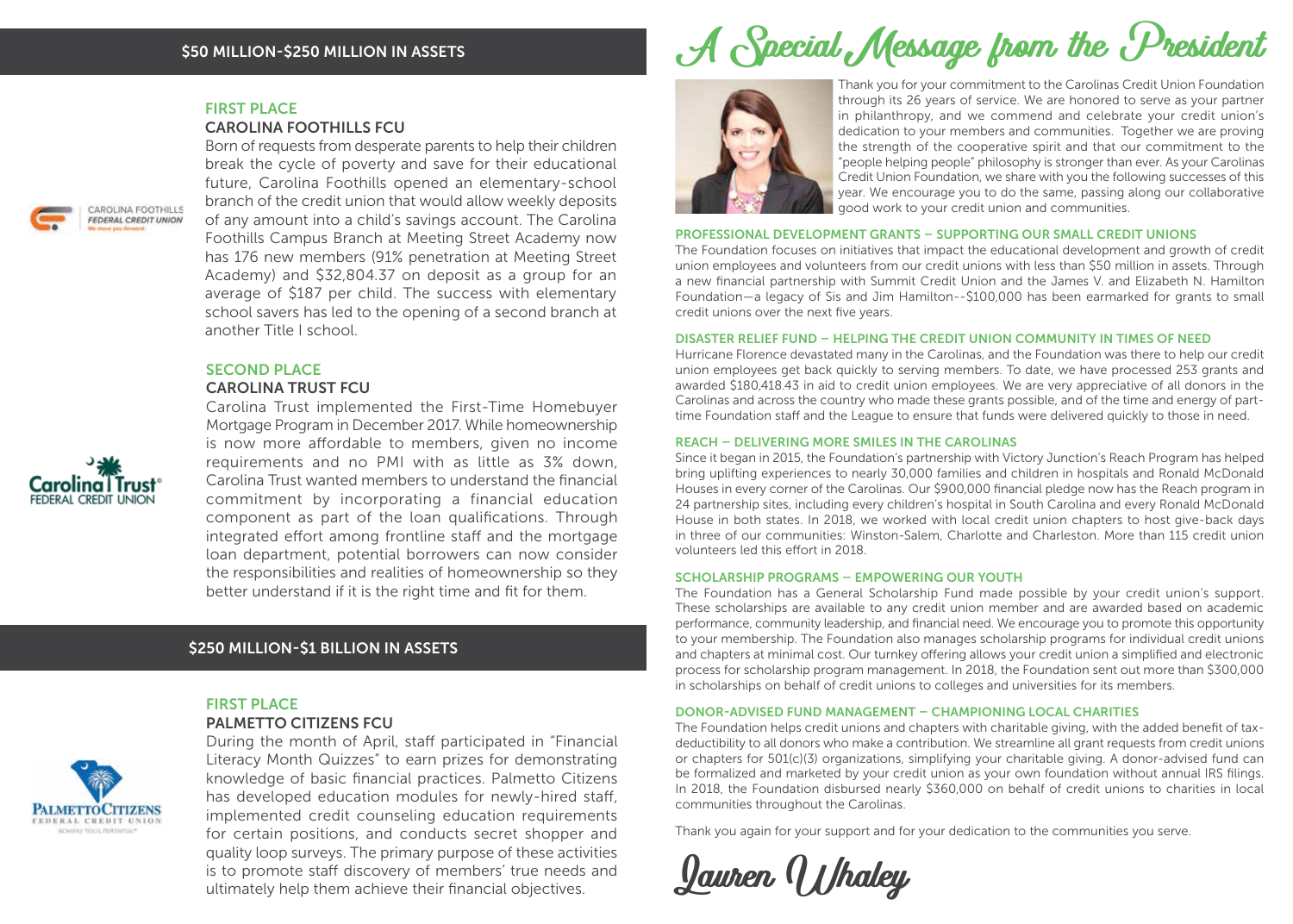















PALMETTO

小叫



Carolina I Trust' FEDERAL CREDIT UNION **CELEBRATING 60 YEARS** 

SERVING THE

MIDLANDS

**SINCE 1936** 



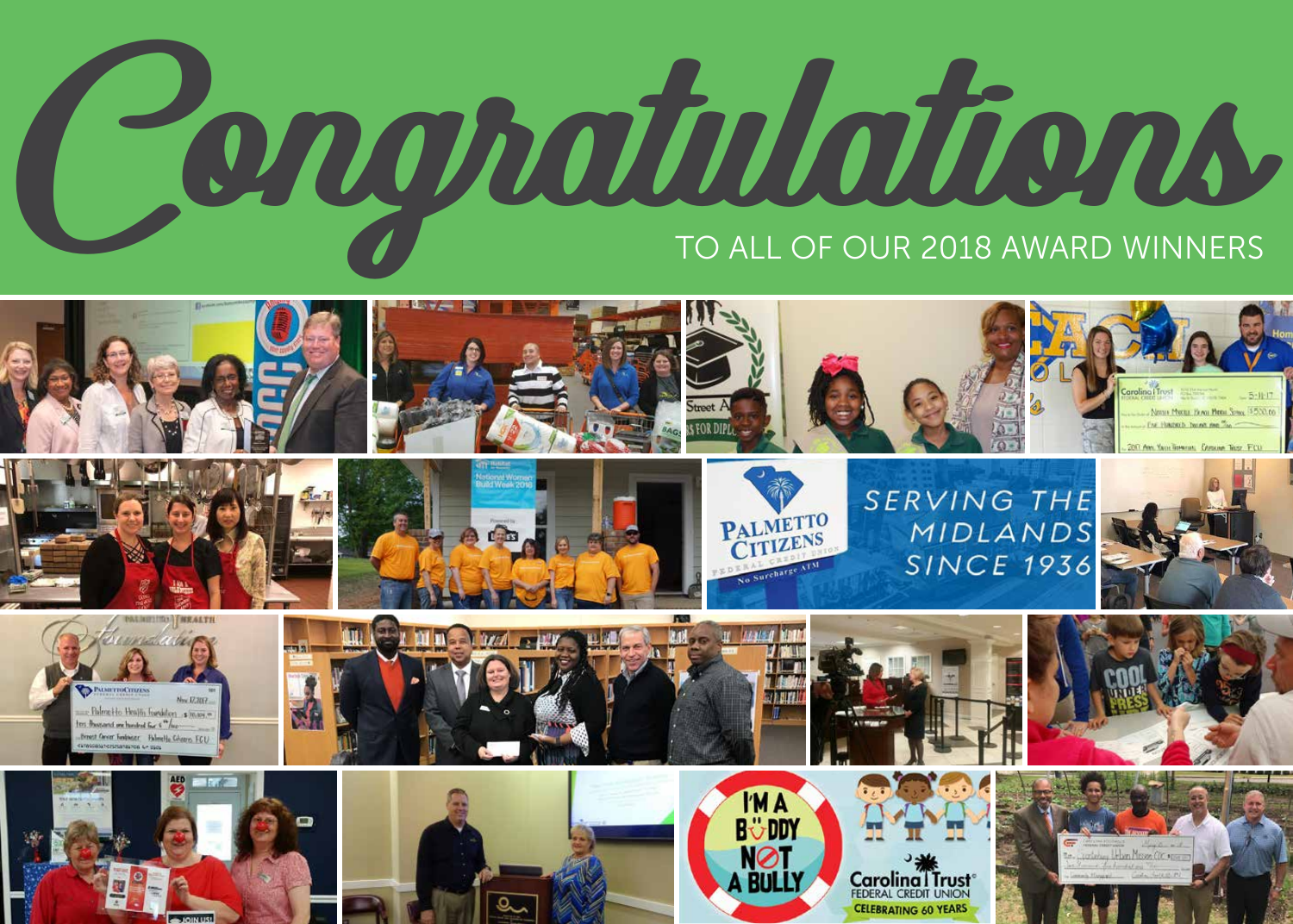

Willard Ross **Chair** Coastal FCU Raleigh, NC

Frankie DeDonato PFP Services



Vice-Chair Charlotte Metro FCU Charlotte, NC

Todd Hall Truliant CU

Bonnie Ciuffo **Secretary** SC FCU



Jennifer Parker Founders FCU Lancaster, SC









Mark Caverly Immediate Past Chair Local Government FCU Raleigh, NC

Mark Curran Lion's Share FCU Salisbury, NC



Dan Schline Ex-Officio Carolinas CU League Raleigh, NC



Judy Tharp Piedmont Advantage CU Winston-Salem, NC



Brian Sponaugle Greenville FCU Greenville, SC



Sam Whitehurst Summit CU Greensboro, NC



Bill Partin Sharonview FCU Fort Mill, SC

CAROLINAS-

**CREDIT UNION FOUNDATION**